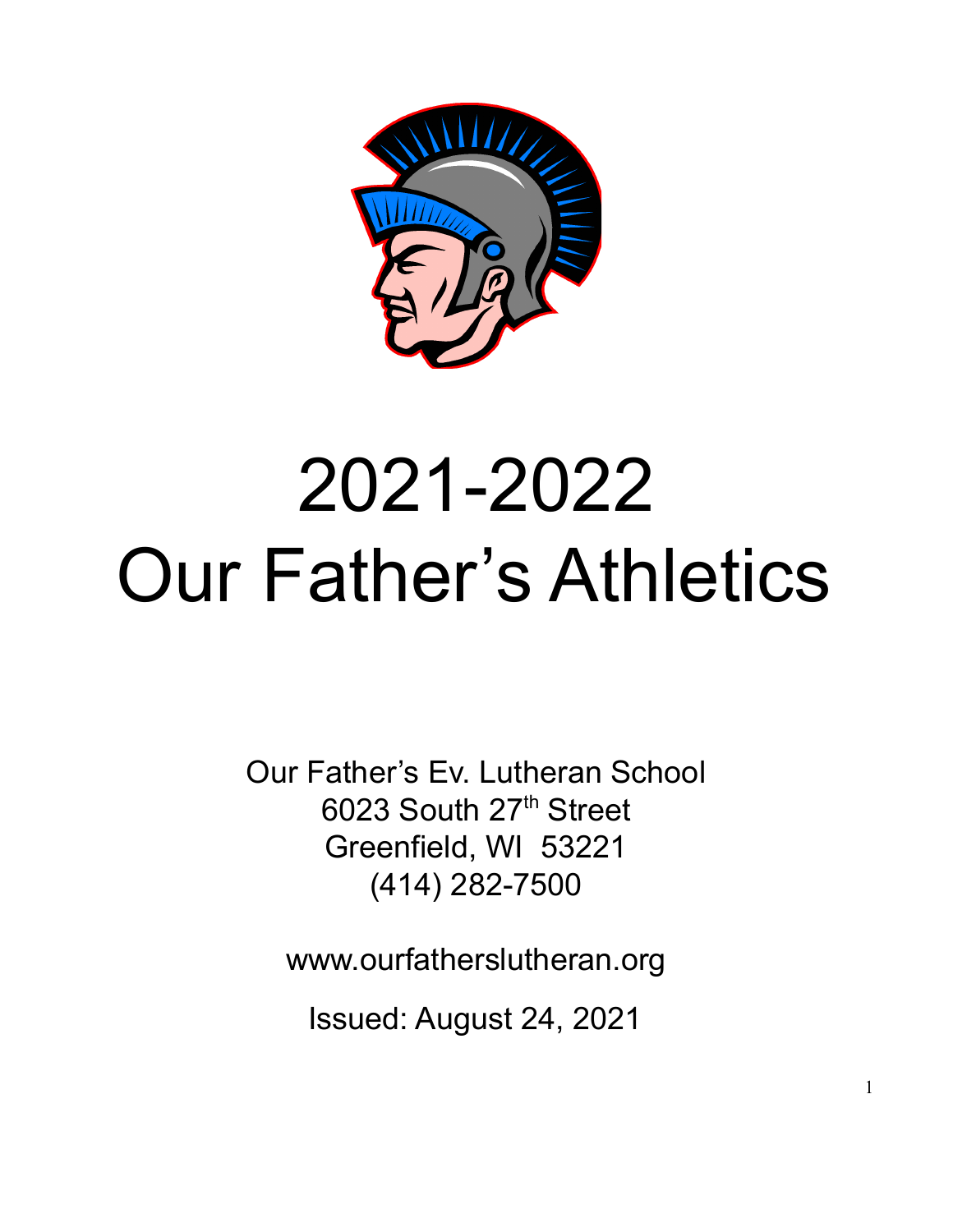#### **Philosophy and Goals**

The athletic program at Our Father's Ev. Lutheran School is designed to encourage our children to compete with others in a Christian manner. It will also develop their skills, exercise their bodies, promote sportsmanship, and provide avenues for success, as they learn dedication and commitment.

#### **Opportunities**

| <u>Fall</u>                      | Winter            | <b>Early Spring</b>        | <b>Late Spring</b>     |
|----------------------------------|-------------------|----------------------------|------------------------|
| Boys' Tackle Football*           | Boys' Basketball  | Girls' Softball*           | <b>Track and Field</b> |
| $(3-8)$                          | (5-6, 7-8)        | (5-6, 7-8)                 | (5-8)                  |
| Girls' Volleyball                | Girls' Basketball | Boys' Volleyball *         |                        |
| $(5-6, 7-8)$                     | (5-6, 7-8)        | $(6-8)$                    |                        |
| <b>Cross Country</b><br>$(5K-8)$ |                   | Co-ed Soccer<br>(5-6, 7-8) |                        |

As you can see there are many opportunities to get involved with athletics. The student/athlete is encouraged to choose one sport per season. However, with permission from the coach and parent, the student/athlete may participate in more than one sport. Playing in one sport per season will eliminate double practice schedules and allow every group practice time in the gym. It will also enable the coaching staff to work more effectively with their group knowing that the student/athlete made the choice to be there.

There are occasional adjustments in the grade levels due to the number of players in the sport. **Some sports may not be fielded due to lack of participation or coaching. Sports denoted with an asterisk did not field enough participants for a team last year.**

Softball, soccer, and volleyball seasons generally run about eight weeks. They may also include tournaments. The football and basketball seasons run about eleven weeks plus tournaments. The cross-country and track seasons run just a few weeks. Cross Country has two to three meets and track has just one meet, at Martin Luther, Milwaukee Lutheran, or Lake Country Lutheran High School. This meet provides an opportunity for every  $5<sup>th</sup>-8<sup>th</sup>$  grade student to participate.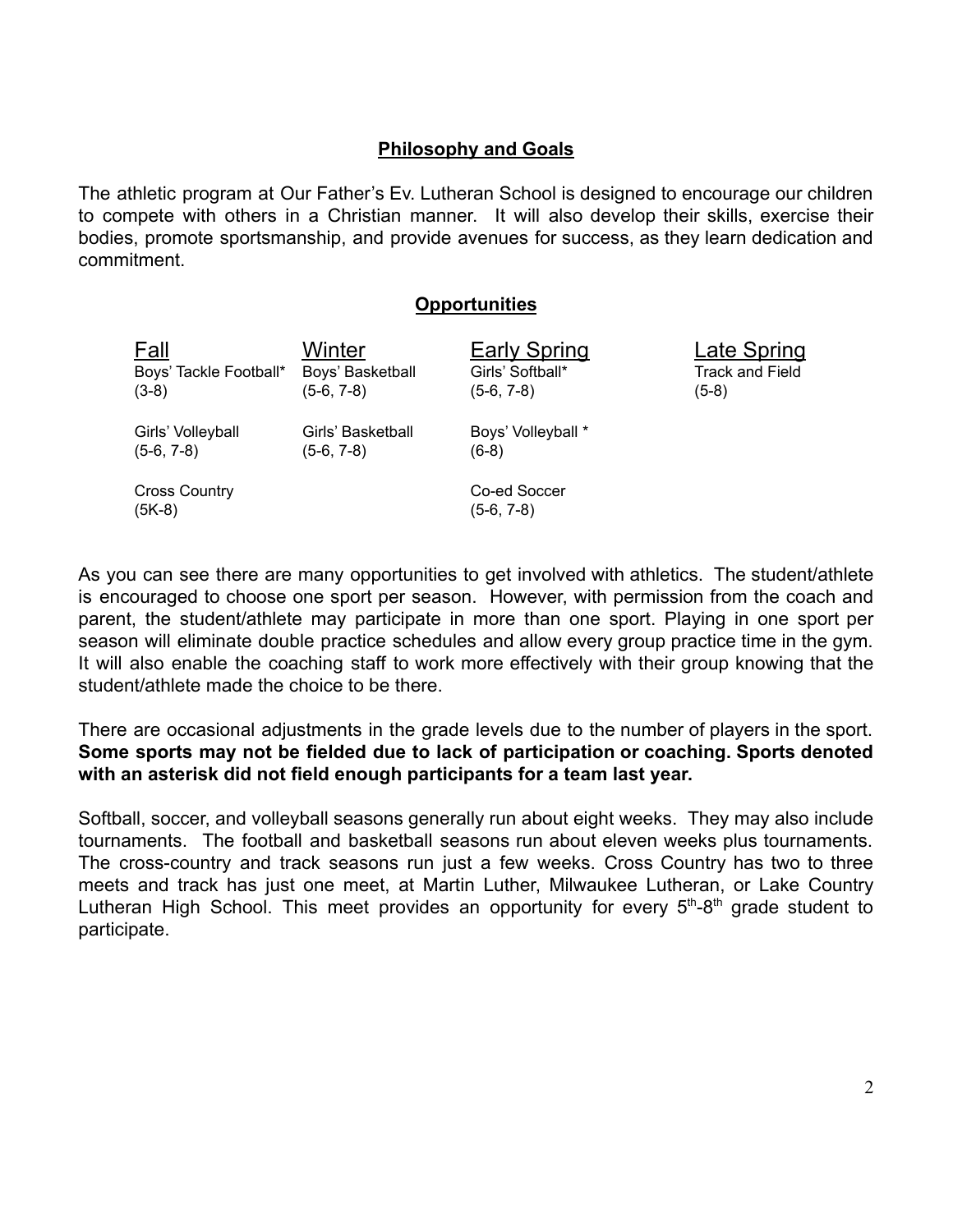

#### **GO TROJANS!!**

## **Eligibility**

Before a student may begin participating in a sport, one or both of the parents must attend the Pre-Season Parent Meeting. This meeting will cover athletic policies, team rules, parent expectations, practice and game schedules (as is permitted by MLESSA [\(Milwaukee](http://www.mlesaa.org/) Lutheran Elementary Schools Athletic [Association\)](http://www.mlesaa.org/), transportation, and general information to help make the season run smoothly. The Athletic Director and team coach should schedule these meetings before each sport season begins.

Participation in our athletic program can provide many benefits for our students. However, they are Student-Athletes, and success in the classroom must come first. The Athletic Director, coaches, teachers and parents will monitor grades, behavior, attitude, and amount of late school work. If the school performance is lacking, a plan for improvement will be implemented. This may include, but will not be limited to: a suspension from participation in practices, and games if necessary. The following is the Extracurricular Participation Policy from the Our Father's Board for Christian Education:

*"If a student's academic performance falls below a "C" in any subject area, a conference between the parent(s) and teacher will be scheduled to determine continued eligibility. If an agreement cannot be reached, the Principal will make a determination. An "F" in one or more subjects will automatically exclude a student from extracurricular activities. A student will remain ineligible until grades have been raised to at least a "C". Grades will be reviewed weekly (each Monday) to determine when the student will become eligible. Poor classroom attitude and conduct may also result in keeping a student from practice and game participation."*

Since we compete in the Milwaukee Lutheran Elementary School Athletic Association (MLESAA), we must also abide by the league's rules regarding age.

*"A participating player must not have reached his/her 15th birthday by September 1 st of the* school year in which he/she desires to participate. A participating player at the 5<sup>th</sup> or 6<sup>th</sup> grade level must compete at the 7<sup>th</sup> and 8<sup>th</sup> grade level at the MLESAA track meet if he/she has *reached his/her 13th birthday by September 1st of his/her 6th grade year."*

*Drug and Substance Abuse Policy:* Our Father's Lutheran considers the illegal use of drugs and other substances (including chemical, alcohol, non-prescription medicines, and tobacco) as a danger to our student body and therefore will not tolerate it in any situation involving Our Father's Ev. Lutheran School or at any event in which Our Father's is represented. Illegal use of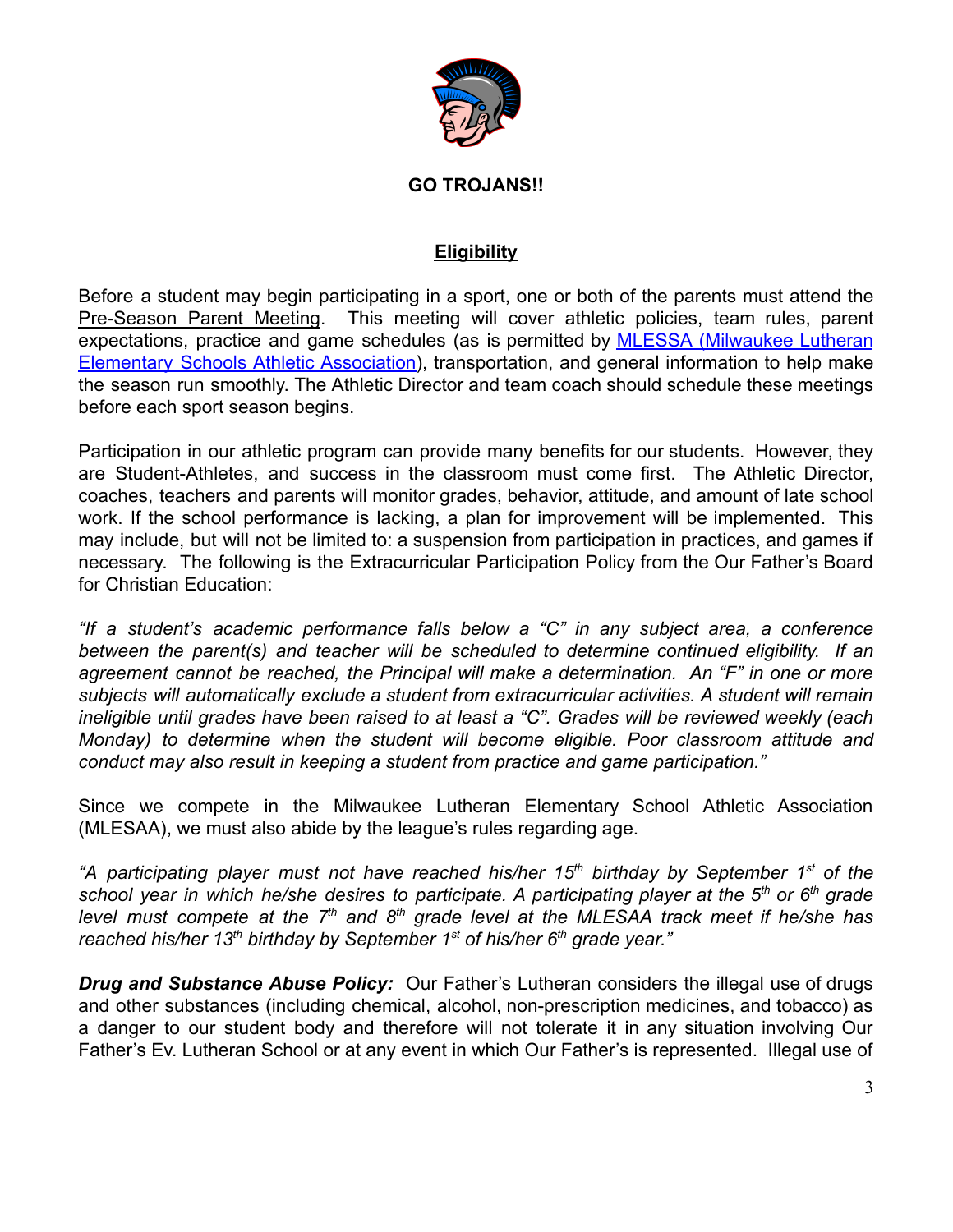drugs or substances either on or off campus will disqualify a student from representing Our Father's in any extracurricular activity for one year from the time of the offense. A student present in a situation where illegal use of drugs or other substances occurs will be subject to the same discipline unless evidence indicates a reasonable attempt had been made to remove himself/herself from the situation.

### **Participation**

Every student who is eligible is encouraged to participate in a sport each season. No one will be "cut" from a sport. If numbers warrant, teams will be divided in the following manner.

1). The  $7<sup>th</sup>$  and  $8<sup>th</sup>$  grade team will be split into an **A Squad** (more skilled and competitive) and a **B Squad** (more skill work needed and less pressure) if the numbers warrant. This may result in a mixture of  $7<sup>th</sup>$  and  $8<sup>th</sup>$  graders on either team, and will enable players to compete on a level that will most benefit the individuals involved. Squads will be determined by coaches involved with the approval of the Athletic Director.

2). The  $5<sup>th</sup>$  and  $6<sup>th</sup>$  team will split according to grade level if numbers warrant more than one team. If one grade has too few players to fill a team, coaches, with the approval of the Athletic Director, will determine what players will be shifted to fill the need.

Fourth grade students may be invited to participate in the 5th/6th grade level of our athletic program if the Athletic Director and coach feel a situation warrants. Fourth grade students will be required to fulfill the same expectations as the other members of the team. Playing time is not guaranteed to any player and will depend on individual ability and game situation. For the safety of everyone involved, fourth grade students WILL NOT be permitted to participate on 7th/8th grade level teams, or on teams which are intentionally composed of 5th-8th graders.

Students who are absent from any portion of the school day due to illness will not be permitted to participate in any games or practices on that day. Students who are absent for a portion of the school day for a non-illness related appointment (e.g. orthodontic or dental visit etc) are still permitted to participate in afterschool athletic events.

Part of the education the Athletics provides is an understanding of commitment and doing one's best at all times. It also includes fulfilling the commitment when circumstances become challenging. We want to teach our students how to conduct themselves in moments of success and also in moments of disappointment. When we allow a student to stop participating in a sport because a situation has become difficult, we are not taking advantage of a teachable moment, so important in a child's development. Parents, coaches and the athletic director should work together to support and nurture each athlete.

## **Schedule**

The league sets schedules for 7th and 8th grade sports. Specific times, dates, and sites are given for football, soccer, basketball and volleyball.

Schedules for  $5<sup>th</sup>$  and  $6<sup>th</sup>$  grade sports are scheduled by each individual school.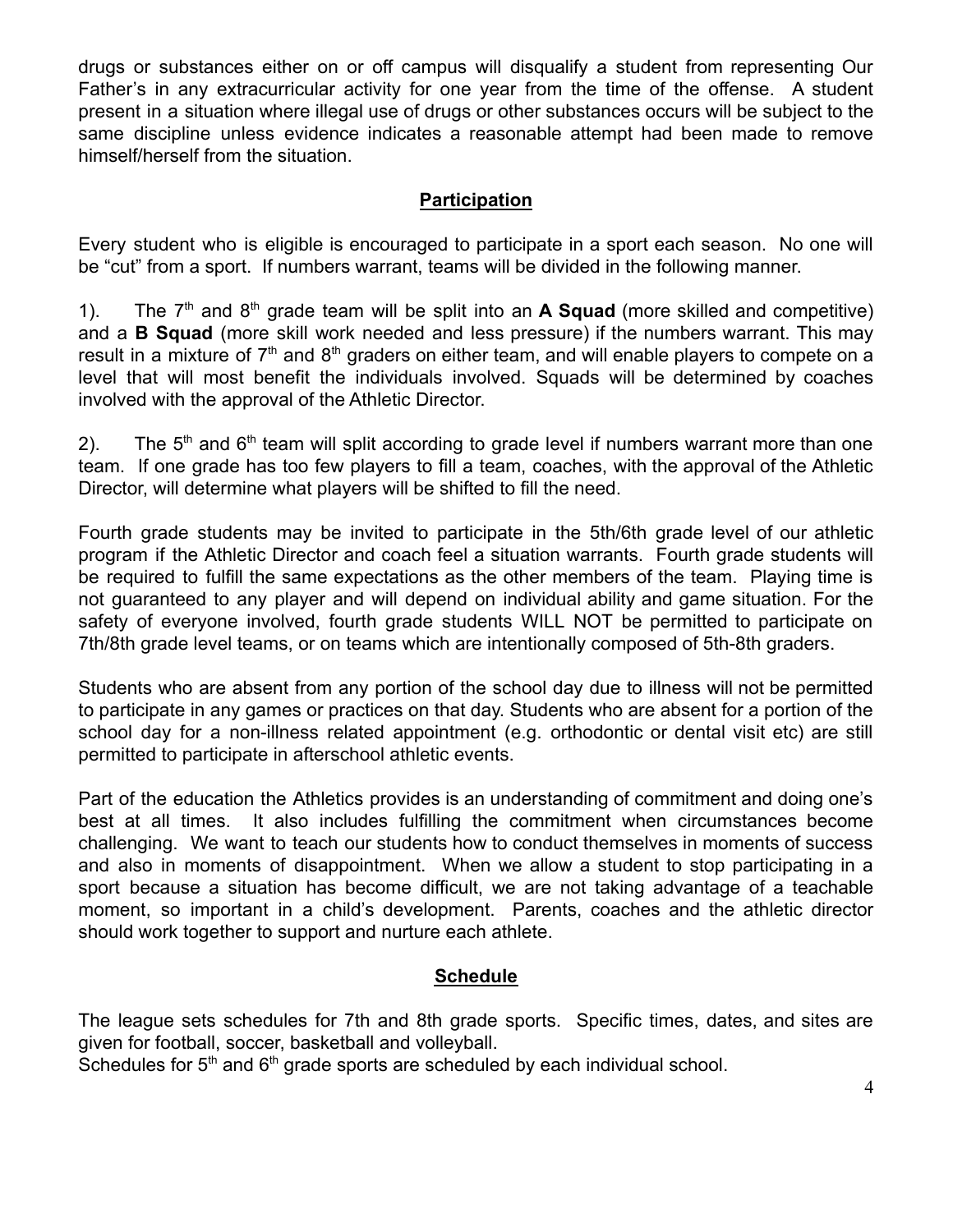#### **Scheduling of Practices and Games**

Scheduling of practices and games is done by the coaches who are involved in a particular season and the athletic director. Please note some sports have their game schedule created by MLESAA. Therefore, those schedules will not be released until the league does so.

Gym time is very limited and tight. Scheduling of games not scheduled by the league is done by the coach and submitted to the Athletic Director for approval by a certain date.

Games are never scheduled during another team's practice time without prior consent of the coach whose team will lose practice time. This meeting should avoid any game/practice conflicts.

The school calendar should be kept in mind to avoid conflicts with other school activities. No Our Father's games or practices should be conducted during Our Father's worship services. We must also keep in mind Advent and Lenten midweek services.

#### **Practices**

Practices are a key element for developing teamwork and individual skills. We must use the time as best as we can.

**Clothing**: Practice clothing should be clean, in good repair and reflecting Christian modesty. Shoes should be of good quality, have laces (or proper fastening devices) and be appropriate to the sport. This will lessen the chance for an ankle injury. (Slip-ons and knock-arounds are not acceptable).

**Attendance**: Attendance at practices is **mandatory**. If a student is going to miss a practice, a note, written by the parent(s), explaining the absence is required.

**Detention**: Repeated detentions for academic or behavioral reasons may result in suspension or removal from the team.

**Unexcused Absences**: An unexcused absence may be given for the following reasons: missing practices, no notification, inappropriate clothing, poor excuses, detention, and the like.

The coach will use the following criteria to enforce attendance at practice/games:

| 1 <sup>st</sup> Unexcused Absence | Warning             |
|-----------------------------------|---------------------|
| 2 <sup>nd</sup> Unexcused Absence | One game suspension |
| 3rd Unexcused Absence             | Dismissal from team |

**Siblings**: It is up to the coach to decide whether or not a sibling is allowed to stay at practice in order to alleviate the problem in family transportation.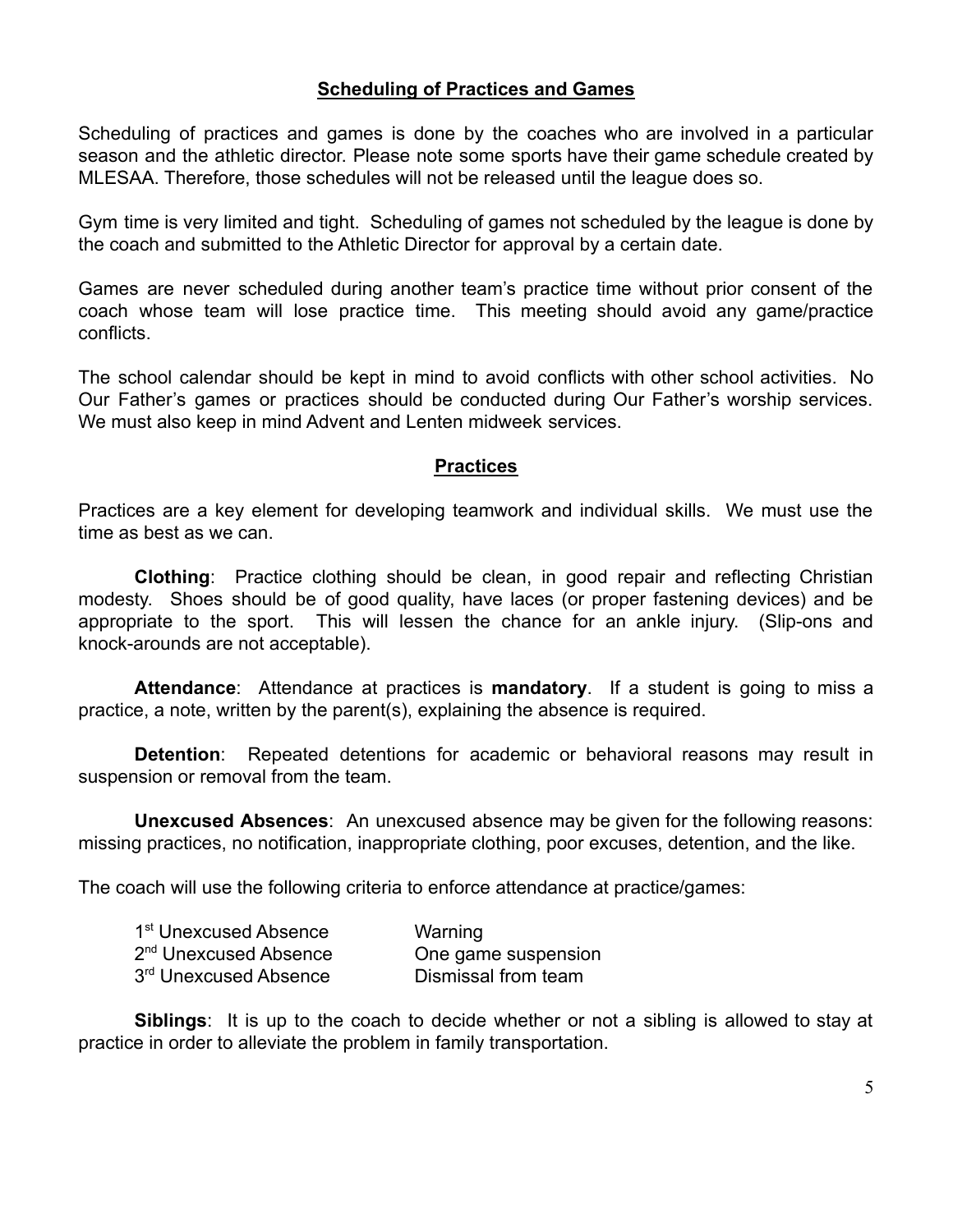**Pickup Time:** Players are expected to be at practice and picked up from practice on time. Coaches are not babysitters! Repeated abuse of pickup time may result in the child's removal from the team.

**After School View**: If there is a reason to stay after school and wait for practice to begin, the student/athlete will go to a designated room to study until his/her practice begins. He/she will not be allowed to leave campus; this also includes any siblings that may remain.

#### **Games**

Attendance at games is **mandatory**. Although extraordinary circumstances occur and "prior commitment" is understood, scheduling of other activities around regular game time is requested. Written notification should go to the coach for any absence.

Playing time is determined by:

- 1. Level of play the same state of the set of the Attitude toward team
- 2. Skill of player 12. Skill of player 12. Skill of player 12. Skill of player 12. Skill of competition
- -
- 3. Player's practice attendance 6. Game situation
- 

At the 7<sup>th</sup> and 8<sup>th</sup> grade level coaches will try to get all players in games for a reasonable amount of time; however, no playing time is guaranteed, particularly in tournaments. At the 5<sup>th</sup> **and 6th grade level** playing time will be made as equal as possible.

#### **Tournaments**

We participate in tournaments in basketball and volleyball. These tournaments are usually held at the halfway mark or later in the season. However, on occasion tournaments do open a season. Seventh and Eighth grade teams are allowed 2-3 tournaments per season. Fifth and sixth grade teams are allowed one unless the game schedule only includes tournament games. Additional tournaments are allowed with the approval of the Athletic Director, Principal, and the Board for Christian Education.

#### **Transportation**

Transportation to and from games, scrimmages, and practices is the responsibility of parents. Pooling rides is a simple task, aided by the school directory and the telephone. Please be sure that the students are at the games by the times requested by the coaches.

#### **Fees**

**Fees**: Each athlete will be required to pay an athletic fee. This will cover various costs such as uniforms, equipment, and the payment of our outstanding coaching staff. The fee is determined by sport, length of season, and practice/game time. The fees are due before the first game (no pay – no play) and are nonrefundable if the student/athlete decides to leave the team.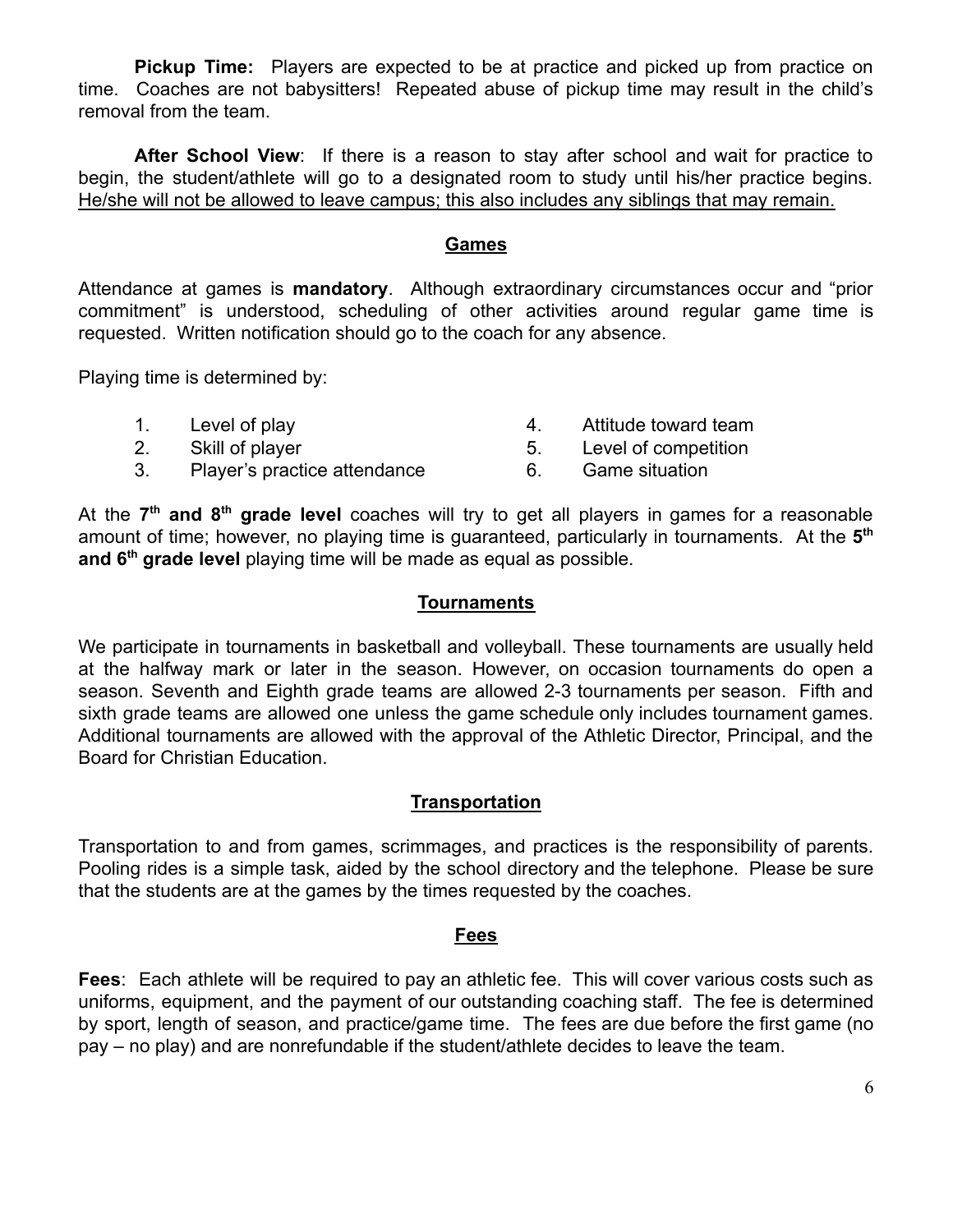The fees are as follows:

| Football:      | Martin Luther sets fee | Softball:   | \$25.00 |
|----------------|------------------------|-------------|---------|
| Cross Country: | \$5.00                 | Basketball: | \$30.00 |
| Volleyball:    | \$25.00                | Track:      | NO FEE  |
| Soccer         | \$25.00                |             |         |

#### **Uniforms**

**Care**: Take caution and extreme care when washing the uniform. Wash all uniforms in cold water and air dry; never put uniforms in the dryer. The uniform should never be worn for anything other than games.

**Return**: The uniform will be returned in the same condition it was given out. If it is not, you will be billed for the replacement cost of the entire uniform. Often replacement costs are more than double the original cost of a uniform.

#### **Parent's Role**

Parents need to be supportive of their children's efforts. Being at games, picking up children on time, being a supportive spectator, discouraging unsportsmanlike conduct, and the like are ways Christian parents teach their children to be humble winners and gracious losers.

We expect parents to support the coach(es), especially in the presence of their children. It is difficult to resist coaching from the stands, but remember the coaches are the coaches. Undermining a coach's authority is harmful to both the team and to your child. If you really want to be involved, contact the Athletic Director. If a parent disagrees with a coach in any way, he/she should speak to the coach first and privately in a Christian manner (Matthew 18).

Parents need to always remember that they are responsible for nourishing their children's faith by regular Sunday worship, Sunday School, Bible Class, and home devotions. Athletics, or any other aspect of our lives, should never overshadow our worship lives.